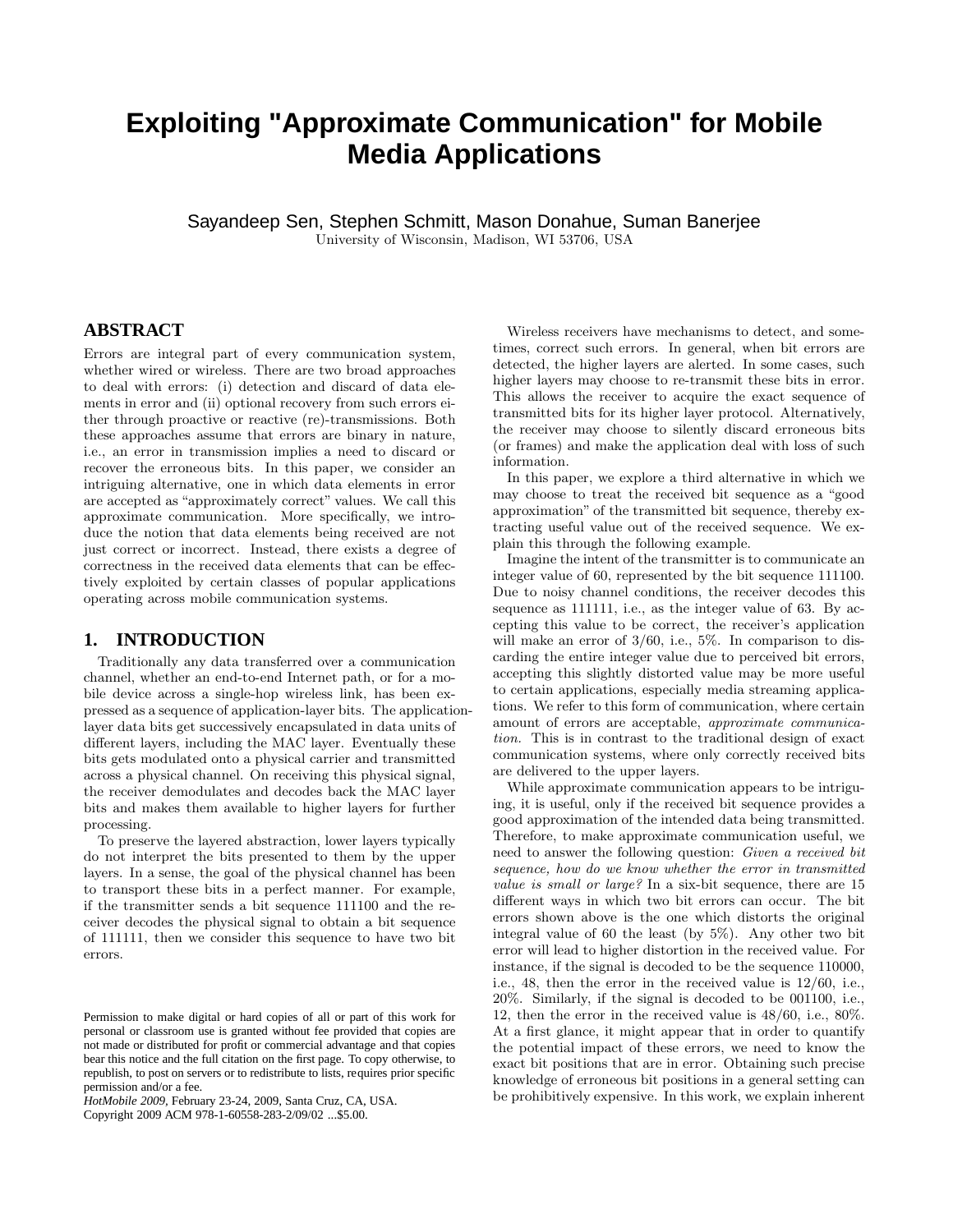

Figure 1: Quadrature Amplitude Modulation (QAM) constellations.

properties of the wireless channel that make it possible to ensure that the overall impact of channel errors on transmitted data values is small. Hence, in certain applications it may be possible to obtain better overall performance by letting through small errors across the communication channel.

Key contributions: Our main contributions include: proposing the notion of approximate communication, explaining how such a mechanism naturally fits the wireless channel, and demonstrating the potential of such a mechanism for popular mobile media applications.

Our notion of approximate communication is made feasible through interactions between the PHY layer and upper layers of the protocol stack. In the recent past, a number of new techniques have been proposed that also exploit understanding of the PHY layer behavior to improve performance on a wireless channel. Examples include PPR [3] and SOFT [7]. As discussed in Section 6, all such mechanisms, however, continue to adhere to the exact communication model. In contrast, in this paper we design techniques that will accept bits, even when received in error, and yet allow certain applications to improve their performance.

#### **2. APPROACH OVERVIEW**

The key to success of approximate communication is to ensure that the impact of errors in data elements are "small." Fortunately, data communication across a wireless medium can be designed to meet this goal. We explain this through an example based on the commonly applied Quadrature Amplitude Modulation (QAM) modulation system.

In QAMs, data elements are encoded into amplitude values of two sinusoidal waves that are 90 degrees out-of-phase with each other. A QAM modulation scheme is usually represented by a I/Q constellation diagram, as shown in Figure 1. Each constellation point (or symbol) is mapped to the amplitude of the in-phased and the quadrature-phased signals, and corresponds to a certain bit sequence to be transmitted. In a  $64$ -QAM scheme (shown in Figure 1(b)), there are 64 distinct symbols. Hence, each such symbol encodes a 6-bit sequence to be transmitted. In contrast, in a 256-QAM scheme, there are 256 distinct symbols, and each symbol encodes a 8-bit sequence. During communication, a transmitter emits a particular symbol, corresponding to a specific bit sequence, and the goal of the receiver is to identify which symbol was sent.

In the 64-QAM example, when symbol A is sent (corresponding to say, bit sequence 111100, i.e., a integer value of



Figure 2: Experimental results showing variation in the error probabilities with distance between transmitted and received symbols with Tx power of -70 dBm. (Y-axis in log scale.)

60) and the channel condition is good, then the likelihood of the receiver decoding the symbol as A as well, is high. There is certainly a probability of making errors in symbol decoding. However, if an error occurs, such errors are most likely going to be confined to the neighborhood of symbol A, i.e., the receiver is more likely to decode this symbol to be one of  $B, C, D$ , and  $E$ , as shown by the small circle in Figure 1(b). The probability of decoding the transmitted symbol as a further away symbol, e.g., as symbol  $X$ , is significantly lower. In Figure 2, we illustrate the probability of decoding a transmitted symbol A, as another symbol  $A'$  as a function of distance between the two symbols in the I/Q space. The distance between immediate neighbors, (such as  $A - B$  and  $A - C$  in Figure 1), is assumed to be 1. The data points for this graph were collected by sending 30,000 16-QAM modulated symbols across two USRP radio boards, operating in 2.4 GHz frequency range. The receive signal strength (RSS) was -70 dBm Therefore, if we map the value 60 to symbol  $A$ , and then map the neighboring symbols  $(B, C, D, \text{ and } E)$  to nearby values, e.g., to values 61, 62, 59, and 58, then the likelihood of decoding the transmitted value to within a small error bound, is high. Under such circumstances, approximate communication can be quite effective.

If the interference level in the channel is higher, say due to host mobility or multi-path, then the distortions in decoding the received signals will be greater as well. It is possible that common symbol errors (when transmitting A) spread from being limited to the inner circle of Figure 1(b), to being limited to the outer circle of the figure, potentially leading to larger errors.

Current wireless devices adapt to such changing channel conditions by performing rate adaptation. For example IEEE 802.11-based systems adapt the link to operate using a smaller constellation space, i.e., using a 16-QAM modulation scheme, in which neighboring symbols are spread wider apart, as shown in Figure  $1(c)$ . Approximate communication would also use similar rate adaptation schemes to ensure that the errors are withing bounds.

# **3. APPLYING APPROXIMATE COMMUNI-CATION TO MOBILE APPLICATIONS**

There has been a great surge in small form factor, mobile WiFi devices in recent years. Examples include Voiceover-WiFi phones (iPhone), WiFi-enabled music players (iTouch, Zune), and other such gadgets. Streaming media forms an important class of applications for these devices, often en-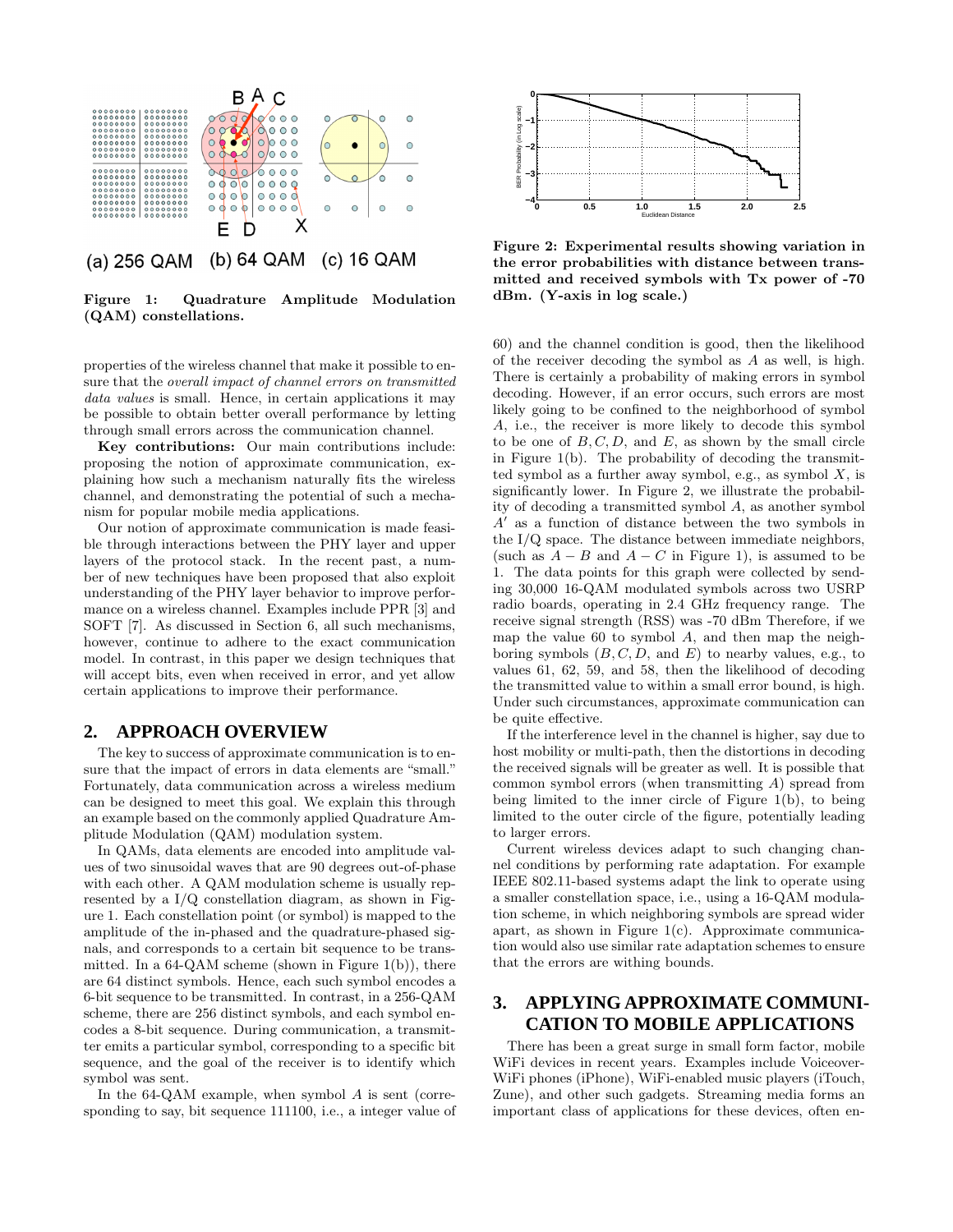

Figure 3: Traditional coarse grained rate adaptation in wireless devices

joyed by users while on the move. It is exactly this class of applications that can leverage approximation communication to provide better utilization of the medium under mobility conditions.

We explain this through a simple mobility experiment in which a static host is transmitting a stream of packets to a mobile host approaching the former at walking speeds. Figure 3 shows the signal strength (RSSI) and the physical transmission rate of received packets at the approaching mobile host. The signal strength has a increasing trend over the set of packets, but there are continuous variations. A popular rate adaptation algorithm, SampleRate, cannot adapt to these fast changes in the channel. For example, packets 1 to 6 started at a transmission rate of 12 Mbps. However, user mobility led to packet losses in these early packets, leading to a lowering of the data transmission rate for the subsequent 15 packets (from 7 to 21). Although the signal strength of these 15 packets are significantly higher than the first 6, it is only with the 22nd packet, does the data rate return to 12 Mbps. The experiment highlights a difficulty faced by any rate adaptation algorithm in reacting to fast changes in channel conditions under mobile scenarios.

In contrast, using approximate communication, the transmitter can intentionally select a relatively higher transmission rate. If the channel condition for individual packets stay good, then such packets will be received without errors. If, however, the channel temporarily transitions to a poorer state, then the natural property of approximate communication ensures that the lower significant bits of the data are impacted, distorting the real values slightly. In a way this allows the link to gracefully degrade with arbitrary changes in channel conditions without requiring a rate adaptation algorithm that is both accurate and agile to such changes.

We illustrate this, further, using an example depicting the impact of approximate communication for a media (image) file. For simplicity, we consider a simple digital image format, BMP, that is being transmitted across the channel. A BMP file (like any other image file) starts with a certain amount of meta-data about the image (color palette and image description). The remaining data bits in the file represent the Red, Green, and Blue (RGB) color intensities of different pixels.

For correct rendering of the BMP image at the receiver, it is critical that the meta-data have no errors. However,



Figure 4: Effect of random errors at different bitpairs of a representative BMP image

the receiver can potentially accept a limited amount of errors in the RGB color intensities. Hence, we assume that the higher layer can indicate to the lower layer which data bits require exact communication (the meta-data part) and which data bits can survive well under approximate communication (RGB values).

In our example, we assumed that the wireless link is using a 256-QAM for communication, where each symbol encodes 8 bits, and apply approximate communication selectively to those bits and symbols carrying RGB values of the BMP file. In Figure 4 we show a sequence of figures that illustrate the impact of increasing degree of error in the communicated data values. Figure 4(a) shows the original image. The image, with random errors in the two least significant bits (LSBs) of the RGB values has non-discernable distortion from the original (and hence, is not shown). Figures 4(b), (c), and (d) show the impact of approximate communication when it introduces random errors in the four LSBs, the six LSBs, and all the eight bits of the RGB values. The graceful degradation in performance is apparent.

Going beyond this simple illustration, any data element that represents a physical phenomenon, e.g., the color intensity of a pixel, the intensity of audio frequency in a audio signal, temperature reading from a wireless sensor, etc., tends to exhibit such a graceful degradation of quality with accuracy. In fact, most lossy image and audio compression techniques leverage this behavior to achieve their redundancy elimination goals.

Besides approximately preserving transmitted data values, approximate communication can also be used to implement unequal error protection of different bits. Unequal error protection is desirable in many media applications. For example, in MPEG-coded, the data is partitioned in into I-, P-, and B-frames, with I-frames requiring the greatest protection, and B-frames requiring the least. Similarly, various audio streaming systems, e.g., one-dimensional SPIHT [4], also partition its data into different layers with different levels of priority.

Unequal error protection of data bits have commonly been provided through two alternative approaches: (i) greater redundancy in encoding higher priority bits at the application layer [2], and (ii) lower PHY data rates when carrying bits of higher priority. Approximate communication provides a new mechanism to achieve unequal error protection. This can be made possible by mapping bits of different priorities within each symbol of a constellation, and ensuring that the different values for the higher priority bits are further separated in the constellation space, than the lower priority bits. We elaborate on this further in Section 4. In particular, unequal error protection through approximate communication, therefore, allows applications to achieve the improved per-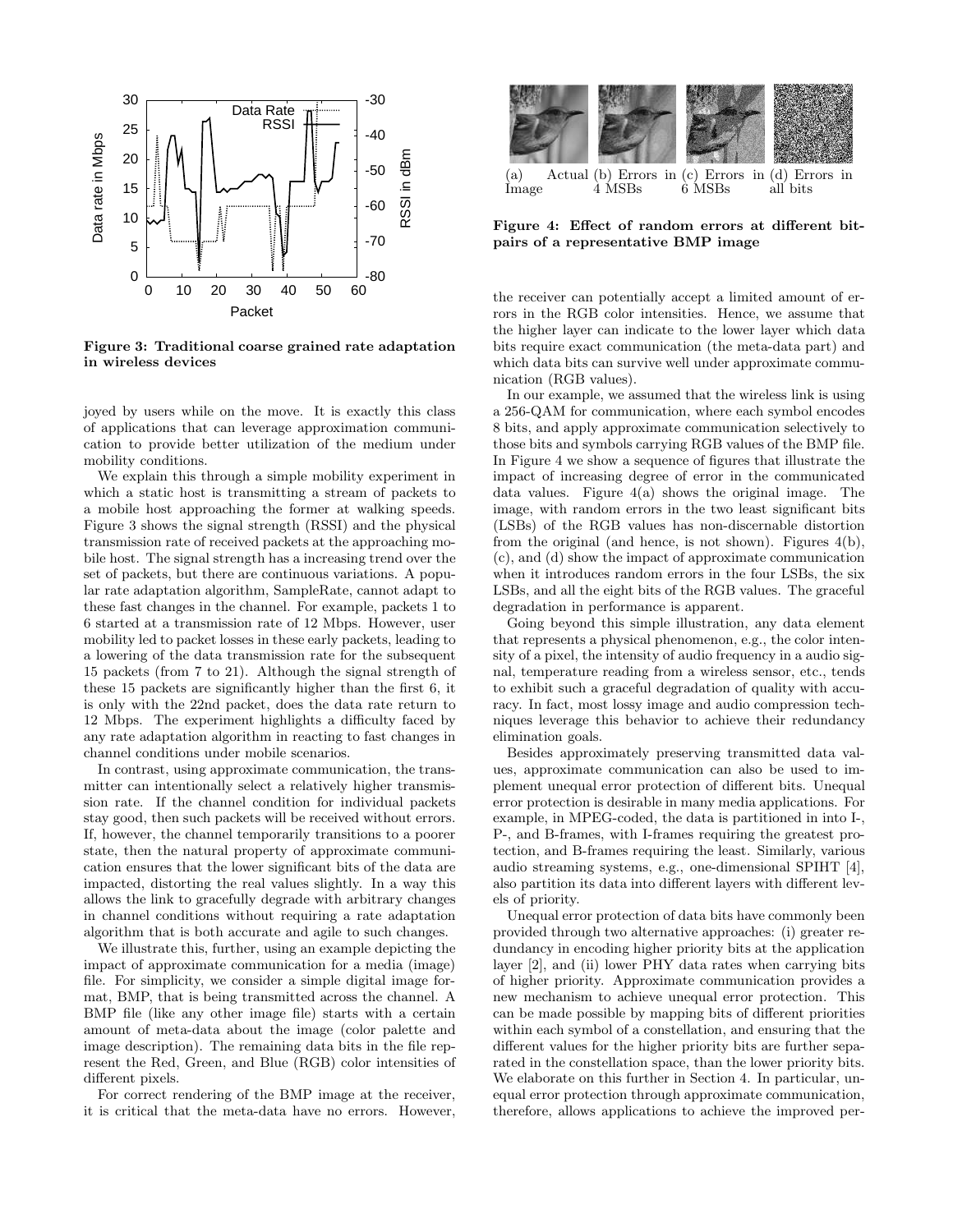| $0 \leftrightarrow 0 \leftrightarrow 0 \leftrightarrow 0$<br>$0 \leftrightarrow 0$ | ▸○<br>$\circ \Leftrightarrow \circ$ | <b>Bit Position</b> | <b>Neighbor Pairs</b><br>(with diff. values) |
|------------------------------------------------------------------------------------|-------------------------------------|---------------------|----------------------------------------------|
| 0101<br>0001                                                                       | 1101                                |                     |                                              |
| $0 \leftrightarrow 0 \leftrightarrow 0$<br>0011 0111 1111                          |                                     |                     |                                              |
| 0011                                                                               |                                     |                     |                                              |
| $\circ \Leftrightarrow \circ \Leftrightarrow$                                      | ∺>o⇔ o                              |                     |                                              |

Figure 5: Bit map using Gray coding for a 16-QAM.

formance, without requiring more redundant bits or reducing the data rate. This makes the approximate communication approach particularly suited to carry video and audio streams over wireless links.

#### **4. TECHNICAL DETAILS**

The key to implementing approximate communication is to ensure that when symbol errors occur, the most significant bits of the data value have a lower probability of error, when compared to the less significant bits of data. We will show that this is achievable through careful mapping of bit sequences to symbols in a constellation diagram. In addition, the choice of the encoding decoding scheme also play an important role in providing differentiated protection to different bit positions transmitted across a wireless link. We explore these two issues in turn.

Mapping data to bit positions: A coding scheme typically specifies a mapping between bit sequences to symbols for the constellation diagram. Figure 5 shows this mapping for the commonly used Gray coding scheme. We consider the probability of erroneous values at different bit positions when symbol errors occur. Based on data presented in Figure 2, we assume that a symbol in error is most likely to be decoded as one of the immediate neighbors either in the horizontal or in the vertical directions. Therefore, the likelihood of a bit in error depends on the number of occurrences when immediate neighbors differ in that bit position.

For example, for the Gray coding scheme, the number of occurrences of two immediate neighbors differing in bit position 1 (the most significant bit), is four, and is marked by the grey bi-directional arrows). Similarly, the number of occurrences of two neighbors differing in bit position 2, is 8, which is marked by the black bi-directional arrows). Hence, if a symbol error occurs, the likelihood of an error in bit position 2, is higher than the likelihood of an error in bit position 1. Figure 5 also indicates the number of occurrences of neighboring symbols being different in the four different bit positions across the entire 16-QAM.

This suggests that the data bits should be mapped to bit positions according to their priority to achieve the desired protection and approximation. We illustrate this further with an example of encoding a video sequence consisting of four frames: I-B-P-B in that order. For illustration purposes, we assume that each frame consists of 4 bits only.

Note that in Gray coding, bits 1 and 3 are best protected, as they have fewer immediate neighbors with different values. Hence, if we were to map all I-frame bits to bit positions 1 and 3 only, they would achieve their desired highest level of protection. We can fill the remaining bit positions with



Figure 6: Informed bit mapping for bit error differentiation.

the other B- and P-frame bits.

In Figure 6 we compare such informed mapping between data bits to symbols, to a standard approach where all bit positions are assumed to be equivalent. Through trace analysis of sample videos, we found that the loss of B frame leads to the loss of that frame alone, a loss of a P-frame usually affects a total of 2 frames, and a loss of an I-frame usually affects a total of 6 frames on average. Under these assumptions, and through simple probabilistic calculations, the more intelligent mapping of data bits to symbols decrease frame losses by a factor of 2.5, when compared to the standard approach. This can have significant impact on the perception o the video.

Choice of encoding-decoding scheme: The Gray coding scheme, presented in the previous example, was not designed with error differentiation between bits in mind. While it offers some differentiation of errors between different bit positions, by no means is it the most effective one. We illustrate this by designing a more effective bit error differentiation scheme that utilizes by using a combination of two existing coding schemes, known in the literature as block coding [8] and Ungerboeck coding [6].

Block coding: In this scheme, all bit sequences with different values in bit position 1 are on opposite side of the Y-axis, while all bit sequences with different values in bit position 2 are on opposite side of the X-axis. Effectively, all sequences in each quadrant of a QAM has the same value for the first two bits, and the values of different quadrants are different. Within each quadrant, the same process recurses with the next set of bits. This approach ensures a higher error resilience for the more significant bits than the less significant ones.

Ungerboeck coding: In this scheme, the differential error resilience of bit positions is met by mapping bits to symbols using a set partitioning method. In particular, it starts with the MSB and divides the symbols of the constellation into two sets such that the members of a set have a minimum separation of  $\sqrt{2}$  (assuming unit distance between immediate neighbor pairs, all set members are at diagonals). The two sets would have 0 and 1 at their MSB. In the next level, symbols belonging to a set are again partitioned into two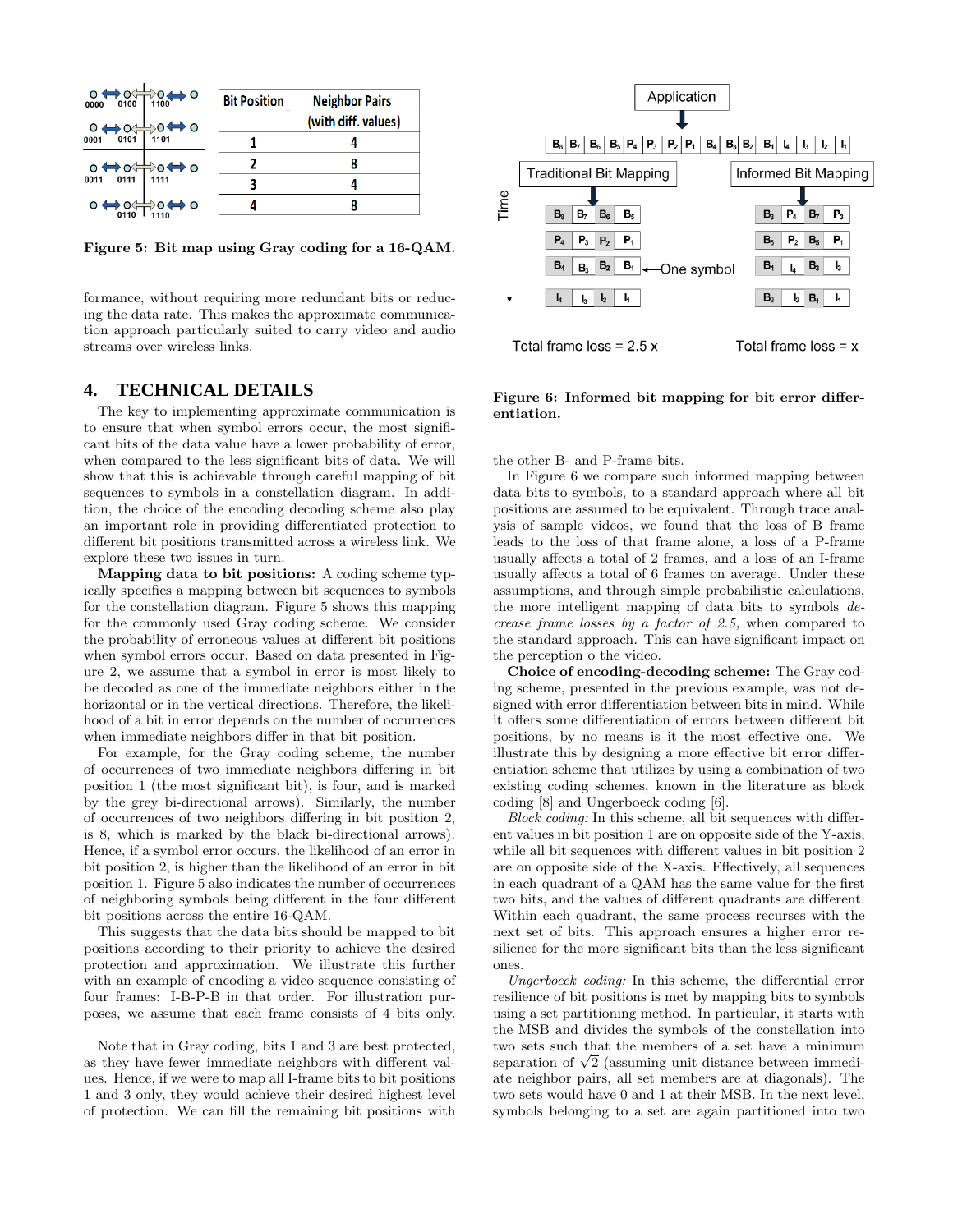

Figure 7: BERs at different bit positions for a 64 QAM, using Gray coding (dark bars) and hybrid coding (light bars) for a 12 dB SNR channel. Y-axis in logscale.

sets, such that, the the members of level two sets have an minimum euclidean distance of 2 and so on, till the last level when each set has only one element. Ungerboeck coding scheme uses a sequential decoder, i.e., the decoding of higher bits has information of lower bits as input.

We constructed a hybrid coding scheme that utilizes a combination of block coding and Ungerboeck coding for differential error protection of various bits of a symbol. In particular, in the hybrid scheme, we encode the first  $2k$  bits using a block coding approach, and the remaining bits using Ungerboeck coding, with  $k$  being a configurable parameter. This allows us to create different coding schemes with different levels of protection for different bits.

In Figure 7 we compare the performance of this hybrid scheme (with  $k = 1$ ) to a standard Gray coding scheme (discussed before). The plot shows the error probability of different bit positions of a 64-QAM, using the two schemes. The interesting point to note is that the hybrid scheme allows us to protect the first two bit positions better, i.e., with lower errors, at the cost of higher errors at the remaining four bit positions. Such tradeoffs can be effectively used by applications to optimize its own performance.

Handling convolution coding: The traditional wireless communication hardware convolutionally encodes the input bits before mapping them to constellation points. This makes it difficult to provide differential error protection to input bits, as relative priority is not mapped across convolution coding. We intend to overcome this problem by applying convolution coding separately to bits belonging to different priority classes. This would ensure that the relative priority to the bits is carried across the convolution process.

#### **5. EVALUATION**

We evaluated the performance of approximate communication by combining the effect of intelligent bit mapping to symbols, and our hybrid scheme for bit error differentiation by simulating its performance on the well known Foreman video sequence, when transmitted over an AWGN channel with different SNR values. In this sequence each frame is  $178 \times 144$  pixels, and the video is encoded at 30 frames per second (QCIF). We used the H.264 reference encoder software for encoding the video frames. The encoder generates



Figure 8: PSNR (in dB) of exact communication (using Gray coding, uninformed bit mapping) and approximate communication (using hybrid coding, informed bit mapping).

a set of I, P and B frames. We compare our approximate communication system, to a traditional exact communication system (that only uses Gray coding).

In Figure 8 we present the Peak Signal-to-Noise Ratio (PSNR) values of the decoded video for the two cases for a range of noisy channel conditions. (Higher PSNR implies better performance.) Even though, the designed hybrid coding is simplistic, it can easily lead to better performance over the traditional, exact communication approach in this range of noise conditions.

#### **6. RELATED WORK**

In recent years, a growing number of efforts have designed and studied wireless communication techniques that effectively combine mechanisms at the physical layer with those at the MAC layer and higher. For example, Jamieson and Balakrishnan [3] suggested partial recovery of wireless frames received in error. In their scheme, named PPR, they introduce additional checksums into a wireless frame. If a frame has errors, then such checksums can be used to identify its fragments that do not have any errors. The correctly received bits from such error-free fragments are, extracted out of the corrupted frame, while fragments, with numerous bit errors, are discarded and potentially recovered through subsequent re-transmissions. In SOFT, Woo et. al. [7] use physical layer confidence values of symbols decoded by different receivers to recover the transmissions more accurately than possible with a single receiver.

There have been several research efforts to improve the quality of streaming content. These works involve either masking the errors present in the video frames by intelligently reconstructing the missing portions of a video frame, by using information from the neighboring frames [5]. Other research have also studied techniques to combine ARQ-based and FEC-based data recovery mechanisms once packet losses have occurred [1, 5].

However, in all the above schemes, errors have still been considered to be binary. While they increase the channel efficiency by increasing the number of correctly received data elements from each frame, any data element that is considered to be in error is discarded. In contrast, our proposal is to expose a certain degree of error in data element decoding to the higher layers (as permitted by their semantics).